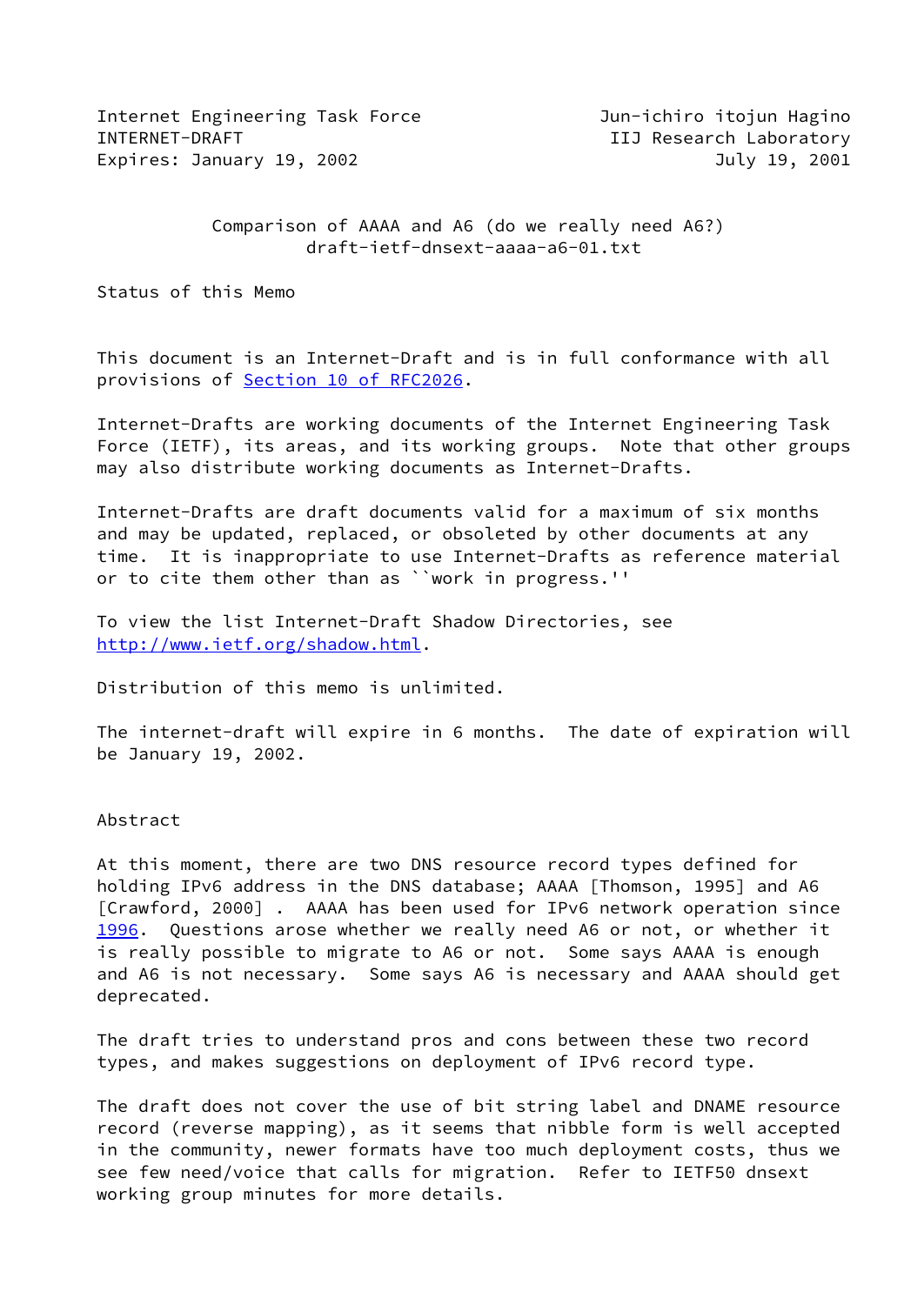HAGINO Expires: January 19, 2002 [Page 1]

DRAFT Comparison of AAAA and A6 July 2001

<span id="page-1-0"></span>[1](#page-1-0). A brief summary of the IPv6 resource record types

<span id="page-1-1"></span>[1.1](#page-1-1). AAAA record

AAAA resource record is formatted as follows. DNS record type value for AAAA is 28 (assigned by IANA). Note that AAAA record is formatted as a fixed-length data.

 +------------+ |IPv6 Address| | (16 octets)| +------------+

With AAAA, we can define DNS records for IPv6 address resolution as follows, just like A records for IPv4.

 \$ORIGIN X.EXAMPLE. N AAAA 2345:00C1:CA11:0001:1234:5678:9ABC:DEF0 N AAAA 2345:00D2:DA11:0001:1234:5678:9ABC:DEF0 N AAAA 2345:000E:EB22:0001:1234:5678:9ABC:DEF0

<span id="page-1-2"></span>[1.2](#page-1-2). A6 record

A6 resource record is formatted as follows. DNS record type value for A6 is 38 (assigned by IANA). Note that A6 record is formatted as a variable-length data.

 +-----------+------------------+-------------------+ |Prefix len.| Address suffix | Prefix name | | (1 octet) | (0..16 octets) | (0..255 octets) | +-----------+------------------+-------------------+

With A6, it is possible to define an IPv6 address by using multiple DNS records. Here is an example taken from [RFC2874](https://datatracker.ietf.org/doc/pdf/rfc2874):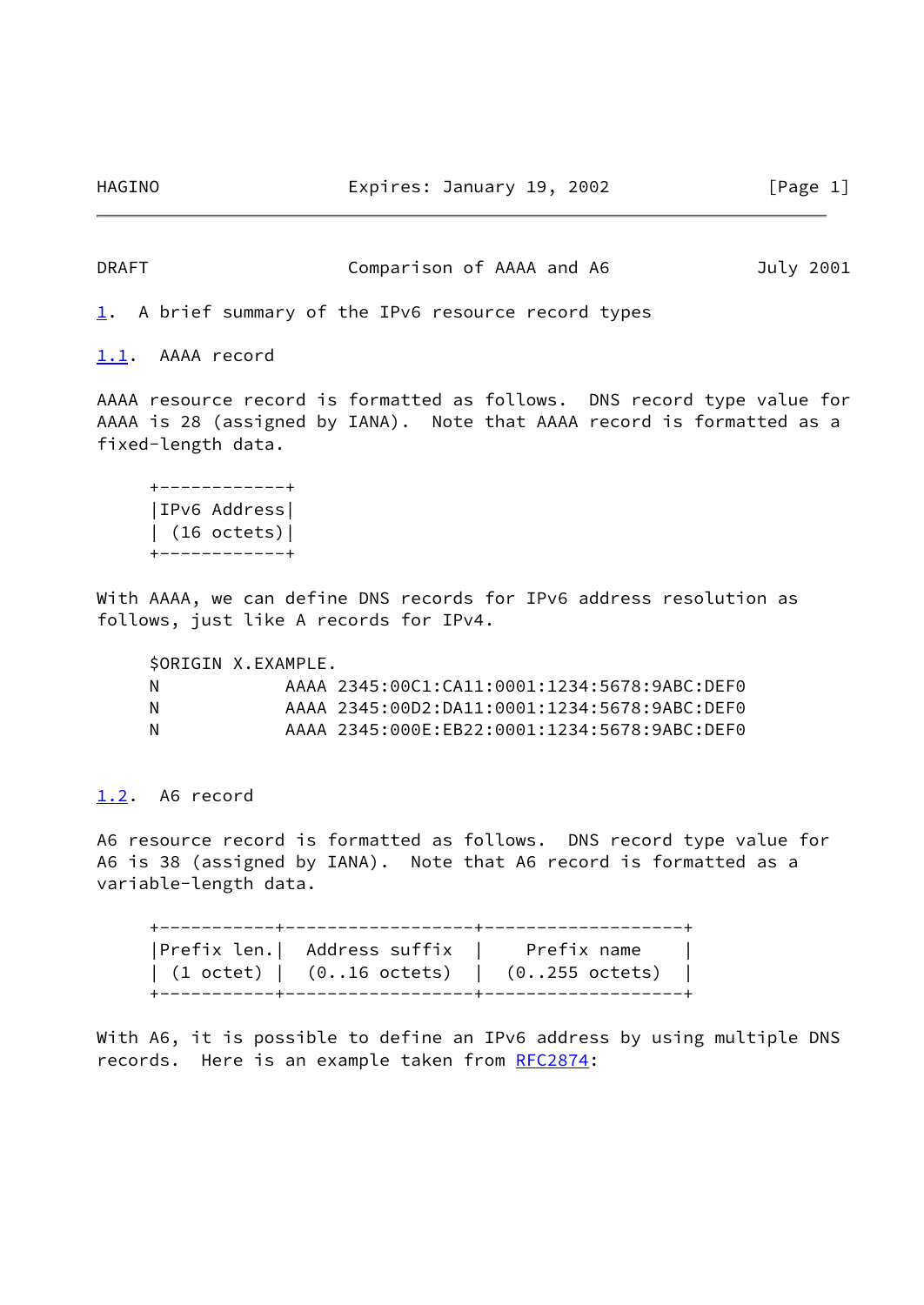HAGINO Expires: January 19, 2002 [Page 2]

DRAFT Comparison of AAAA and A6 July 2001 \$ORIGIN X.EXAMPLE. N A6 64 ::1234:5678:9ABC:DEF0 SUBNET-1.IP6 SUBNET-1.IP6 A6 48 0:0:0:1:: IP6 IP6 A6 48 0::0 SUBSCRIBER-X.IP6.A.NET. IP6 A6 48 0::0 SUBSCRIBER-X.IP6.B.NET. SUBSCRIBER-X.IP6.A.NET. A6 40 0:0:0011:: A.NET.IP6.C.NET. SUBSCRIBER-X.IP6.A.NET. A6 40 0:0:0011:: A.NET.IP6.D.NET. SUBSCRIBER-X.IP6.B.NET. A6 40 0:0:0022:: B-NET.IP6.E.NET. A.NET.IP6.C.NET. A6 28 0:0001:CA00:: C.NET.ALPHA-TLA.ORG. A.NET.IP6.D.NET. A6 28 0:0002:DA00:: D.NET.ALPHA-TLA.ORG. B-NET.IP6.E.NET. A6 32 0:0:EB00:: E.NET.ALPHA-TLA.ORG. C.NET.ALPHA-TLA.ORG. A6 0 2345:00C0:: D.NET.ALPHA-TLA.ORG. A6 0 2345:00D0:: E.NET.ALPHA-TLA.ORG. A6 0 2345:000E:: If we translate the above into AAAA records, it will be as follows: \$ORIGIN X.EXAMPLE. N AAAA 2345:00C1:CA11:0001:1234:5678:9ABC:DEF0 N AAAA 2345:00D2:DA11:0001:1234:5678:9ABC:DEF0 N AAAA 2345:000E:EB22:0001:1234:5678:9ABC:DEF0

It is also possible to use A6 records in ``non-fragmented'' manner, like below.

\$ORIGIN X.EXAMPLE.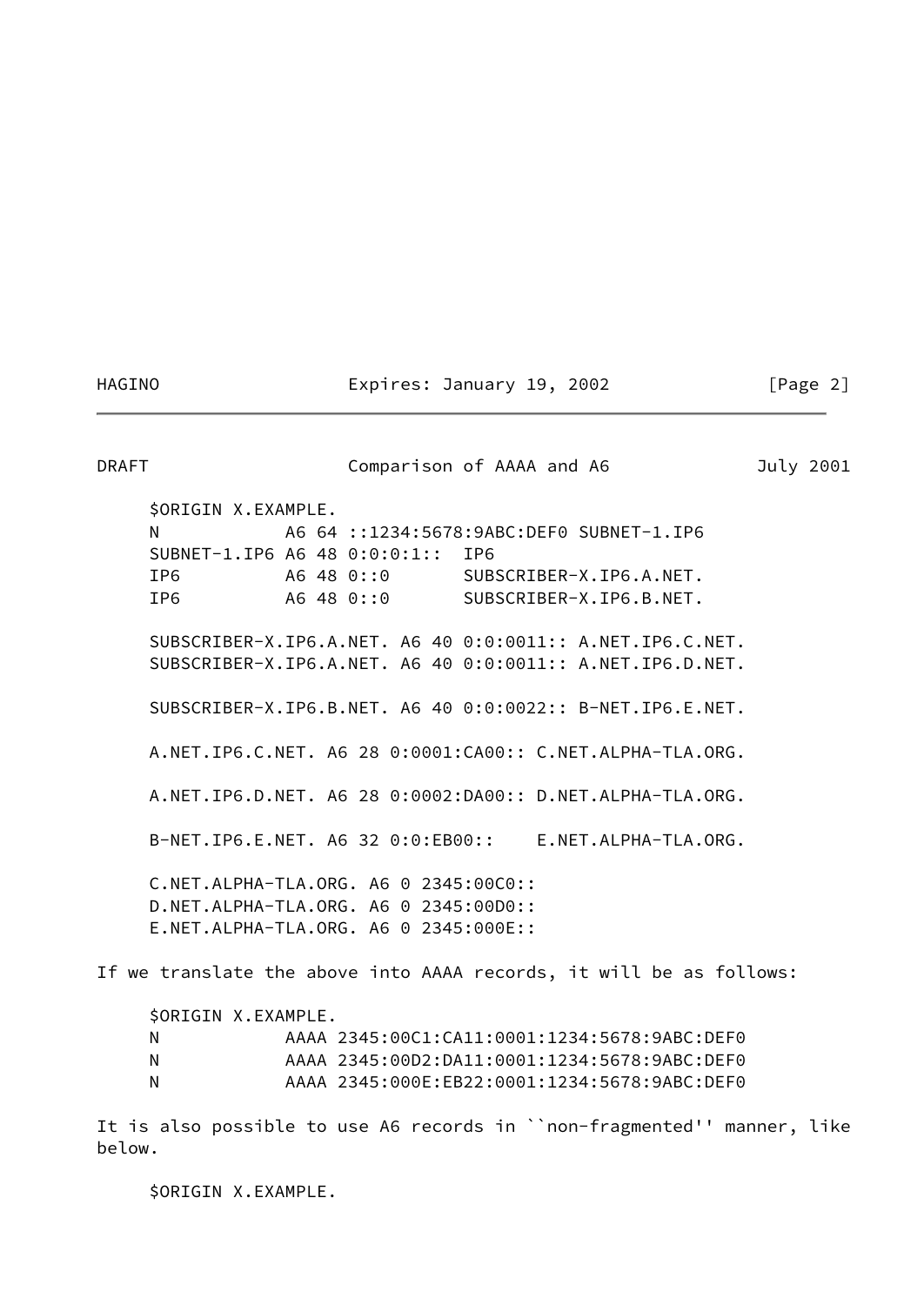| N | A6 0 2345:00C1:CA11:0001:1234:5678:9ABC:DEF0 |
|---|----------------------------------------------|
| N | A6 0 2345:00D2:DA11:0001:1234:5678:9ABC:DEF0 |
| N | A6 0 2345:000E:EB22:0001:1234:5678:9ABC:DEF0 |

There is a large design difference between A6 and AAAA. A6 imposes address resolutions tasks more to the resolver side, to reduce the amount of zone file maintenance cost. The complexity is in the resolver side. AAAA asks zone file maintainers to supply the full 128bit IPv6 address in one record, and the resolver side can be implemented very simple.

<span id="page-3-0"></span>[2](#page-3-0). Deployment status

<span id="page-3-1"></span>[2.1](#page-3-1). Name servers/resolvers

As of writing, AAAA is deployed pretty widely. BIND4 (since 4.9.4), BIND8, BIND9 and other implementations support AAAA, as both DNS servers and as resolver libraries. On the contrary, the author knows of only one DNS server/resolver implementation that supports A6; BIND9.

| HAGINO | Expires: January 19, 2002 | [Page 3] |
|--------|---------------------------|----------|
|--------|---------------------------|----------|

| <b>DRAFT</b> | Comparison of AAAA and A6 | July 2001 |
|--------------|---------------------------|-----------|
|--------------|---------------------------|-----------|

Almost all of the IPv6-ready operating systems ship with BIND4 or BIND8 resolver library. [need to check situations with resolver libraries based on non-BIND code] Therefore, they cannot query A6 records (unless applications gets linked with BIND9 libraries explicitly).

<span id="page-3-2"></span>[2.2](#page-3-2). IPv6 network

IPv6 network has been deployed widely since 1996. Though many of the participants consider it to be experimental, commercial IPv6 services has been deployed since around 1999, especially in Asian countries. Even today, there are numerous IPv6 networks operated just as serious as IPv4.

## <span id="page-3-3"></span>[2.3](#page-3-3). DNS database

There are no IPv6-reachable root DNS servers, partly because we have both AAAA and A6, and we are not decided about which is the one we would like to really deploy (so we cannot put IPv6 root NS records). The lack of IPv6-reachable root DNS servers is now preventing IPv6-only or IPv4/v6 dual stack network operations.

At this moment, very small number of ccTLD registries accept registeration requests for IPv6 glue records. Many of the ccTLDs and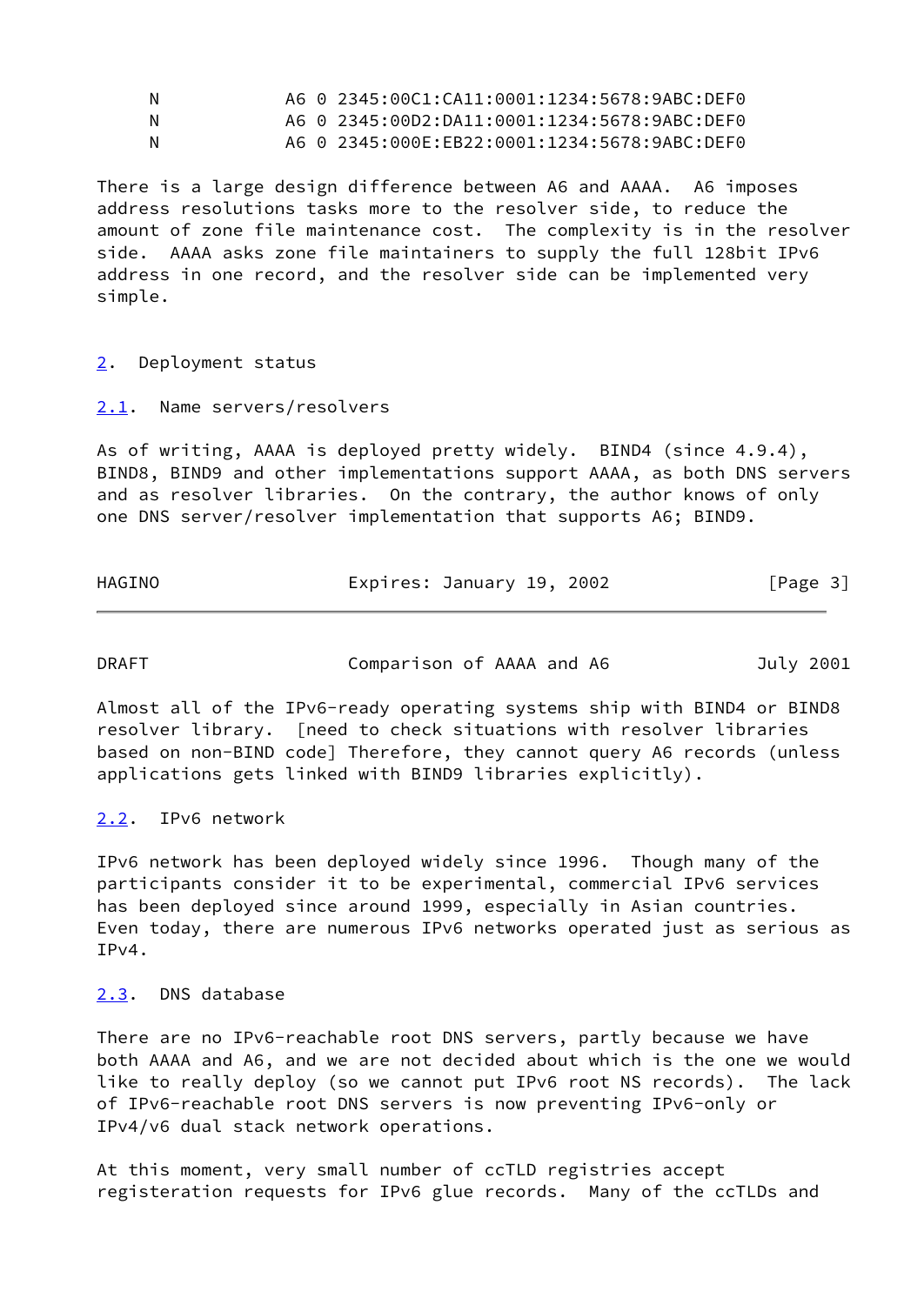gTLDs do not take IPv6 glue records, partly because of the lack of consensus between AAAA and A6. Again, the lack of IPv6 glue records is causing pain in IPv6-ready network operations. For example, JP ccTLD accepts IPv6 glue records and registers them as AAAA records. IPv6 NS records (with AAAA) works flawlessly from our experiences. For example, try the following commands to see how JP ccTLD registers IPv6 glue records (``/e'' is for English-language output):

 % whois -h whois.nic.ad.jp wide.ad.jp/e % whois -h whois.nic.ad.jp ns1.v6.wide.ad.jp/e

## <span id="page-4-0"></span>[3](#page-4-0). Deploying DNS records

At this moment, the following four strategies are proposed for the deployment of IPv6 DNS resource record; AAAA, fragmented A6 records, non-fragmented A6 records, and AAAA synthesis.

<span id="page-4-1"></span>[3.1](#page-4-1). AAAA records

AAAA records have been used on IPv6 network (also known as 6bone) since it has started in 1996 and has been working just fine ever since. AAAA record is a straight extension of A record; it needs a single queryresponse roundtrip to resolve a name into an IPv6 address.

A6 was proposed to add network renumbering friendliness to AAAA. With AAAA, a full 128bit IPv6 address needs to be supplied in a DNS resource record. Therefore, in the event of network renumber, administrators need to update the whole DNS zone file with the new IPv6 address

| HAGINO | Expires: January 19, 2002 |  | [Page 4] |  |
|--------|---------------------------|--|----------|--|
|        |                           |  |          |  |

DRAFT Comparison of AAAA and A6 July 2001

prefixes. We will discuss the issues with renumbering in a dedicated section.

<span id="page-4-2"></span>[3.2](#page-4-2). Fragmented A6 records

If we are to use fragmented A6s (128bit splitted into multiple A6s), we have a lot of issues/worries.

If we are to resolve IPv6 addresses using fragmented A6 records, we need to query DNS multiple times to resolve a single DNS name into an IPv6 address. Since there has been no DNS record types that require multiple queries for resolution of the address itself, we have very little experience on such resource records.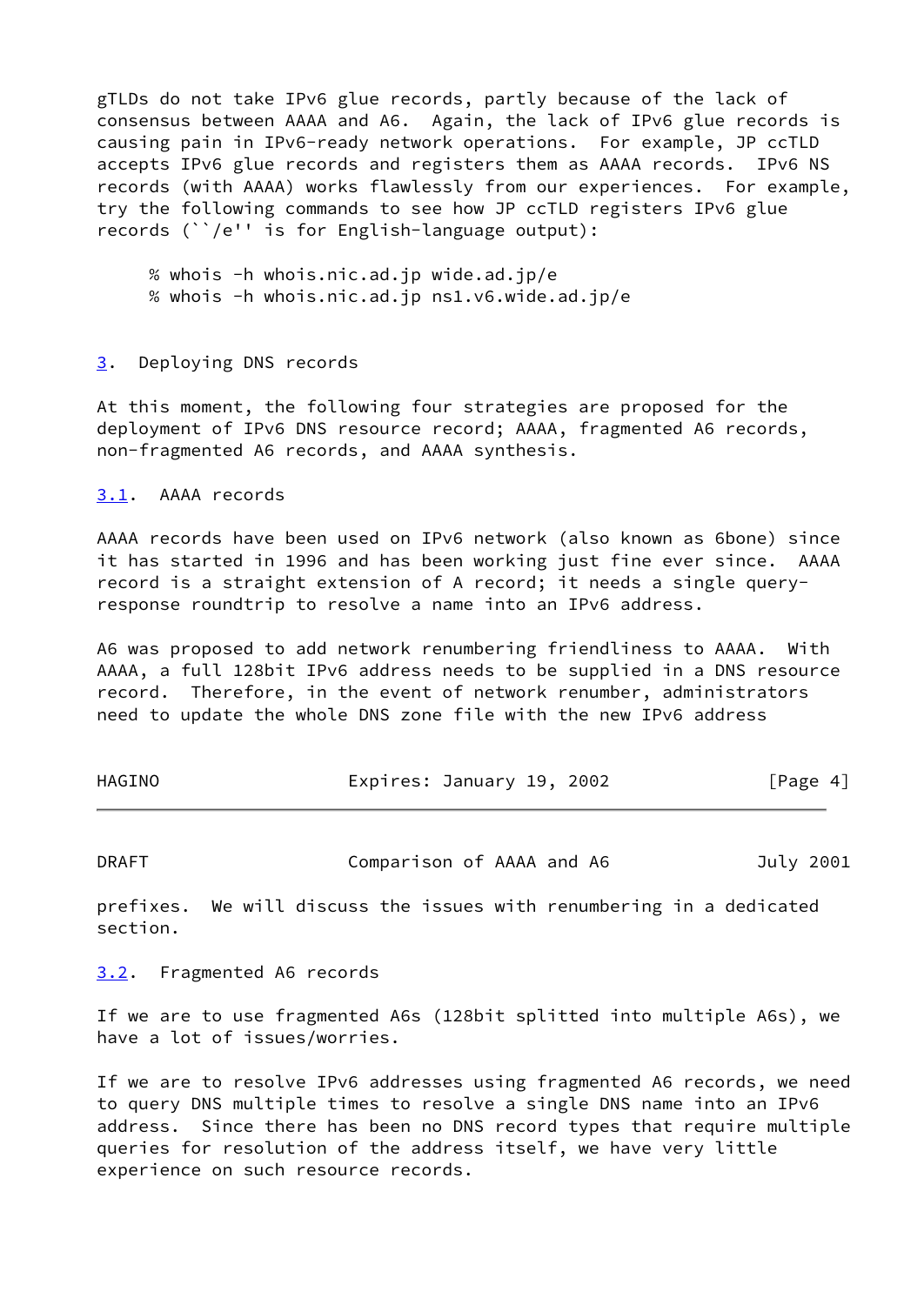There will be more delays in name resolution compared to queries to A/AAAA records. If we define a record with more number of fragments, there will be more query roundtrips. There are only few possibilities to query fragments in parallel. In the above example, we can resolve A.NET.IP6.C.NET and A.NET.IP6.D.NET in parallel, but not others.

At this moment, there is very little documents available, regarding to the relationship between DNS record TTL and the query delays. For example, if the DNS record TTL is smaller than the communication delays between the querier and the DNS servers, what should happen?

- o If we compute DNS record TTL based on the wallclock on the DNS server side, the DNS records are already expired and the querier will not be able to reassemble a complete IPv6 record. Worse, by setting up records with very low TTL, we can let recursive DNS resolvers to go into infinite loop by letting them chase a wrong A6 chain (see the section on security considration) [BIND 9.2.0snap: resolver does not go into infinite loop, meaning that BIND 9.2.0snap resolver does not really honor DNS record TTL during A6 reassembly].
- o If we compute it starting from the time the querier got the record, we will have some jitter in TTL computation among multiple queriers. If the query delays are long enough, the querier would end up having inconsistent A6 fragments, and the IPv6 address can be bogus after reassembly. With record types other than A6, we had no such problem, since we have never tried to reassemble an address out of multiple DNS records (with CNAME chain chasing a similar problem can arise, but the failure mode is much simpler to diagnose as the records are considered as an atomic entity).

Some says that caches will avoid querying fragmented A6s again and again. However, most of the library resolver implementations do not cache anything. The traffic between library resolver and the first-hop nameserver will not be decreased by the cached records. The TTL problem (see above) is unavoidable for the library resolver without cache. [XXX will they interpret TTL field? BIND8 resolver does not]

| HAGINO | Expires: January 19, 2002 | [Page 5]  |
|--------|---------------------------|-----------|
| DRAFT  | Comparison of AAAA and A6 | July 2001 |

If some of the fragments are DNSSEC-signed and some are not, how should we treat that address? [RFC2874 section](https://datatracker.ietf.org/doc/pdf/rfc2874#section-6) 6 briefly talks about it, not sure if complete answer is given.

It is much harder to implement A6 fragment reassemble code, than to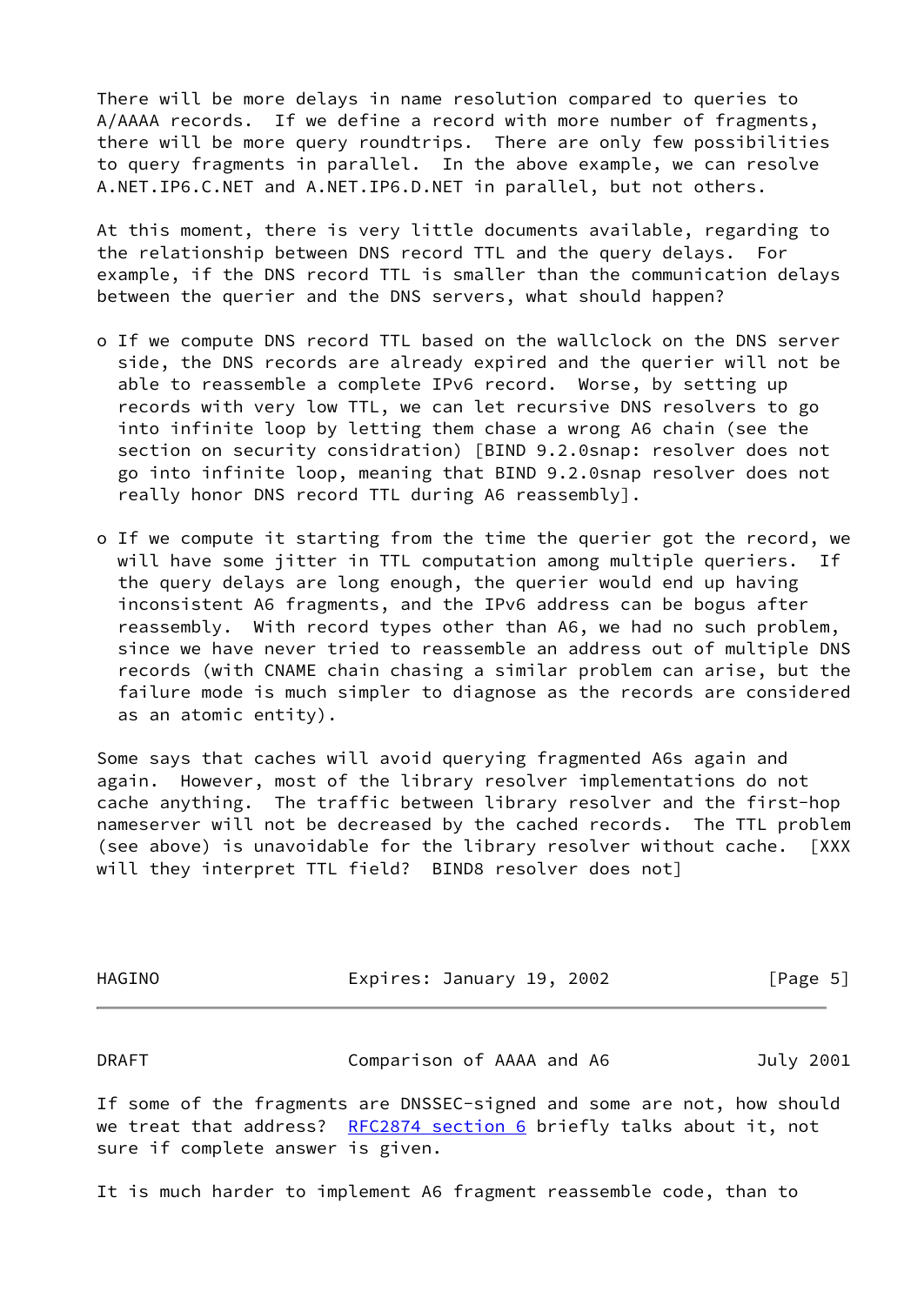implement AAAA record resolver. AAAA record resolver can be implemented as a straight extension of A record resolver.

- o It is much harder to design timeout handling for the A6 reassembly. There would be multiple timeout parameters, including (1) communcation timeout for a single A6 fragment, (2) communcation timeout for the IPv6 address itself (total time needed for reassembly) and (3) TTL timeout for A6 fragment records.
- o In the case of library resolver implementation, it is harder to deal with exceptions (signals in UNIX case) for the large code fragment for resolvers.
- o When A6 prefix length field is not multiple of 8, address suffix portion needs to be shifted bitwise while A6 fragments are reassembled. Also, resolver implementations must be careful about overwraps of the bits. From our implementatation experiences, the logic gets very complex and we (unfortunately) expect to see a lot of security-critical bugs in the future.

In [RFC2874](https://datatracker.ietf.org/doc/pdf/rfc2874), a suggestion is made to use limited number of fragments per an IPv6 address. However, there is no protocol limitation defined. The lack makes it easier for malicious parties to impose DoS attacks using lots of A6 fragments (see the section on security consideration). [BIND 9.2.0snap: The implementation limits the number of fragments within an A6 chain to be smaller than 16; It is not a protocol limitation but an implementation choice. Not sure if it is the right choice or not]

With fragmented A6 records, in multi-prefix network configuration, it is not possible for us to limit the address on the DNS database to the specific set of records, like for load distribution purposes. Consider the following example. Even if we would like to advertise only 2345:00D2:DA11:1:1234:5678:9ABC:DEF0 for N.X.EXAMPLE, it is not possible to do so. It becomes mandatory for us to define the whole IPv6 address by using ``A6 0'' for N.X.EXAMPLE, and in effect, the benefit of A6 (renumber friendliness) goes away.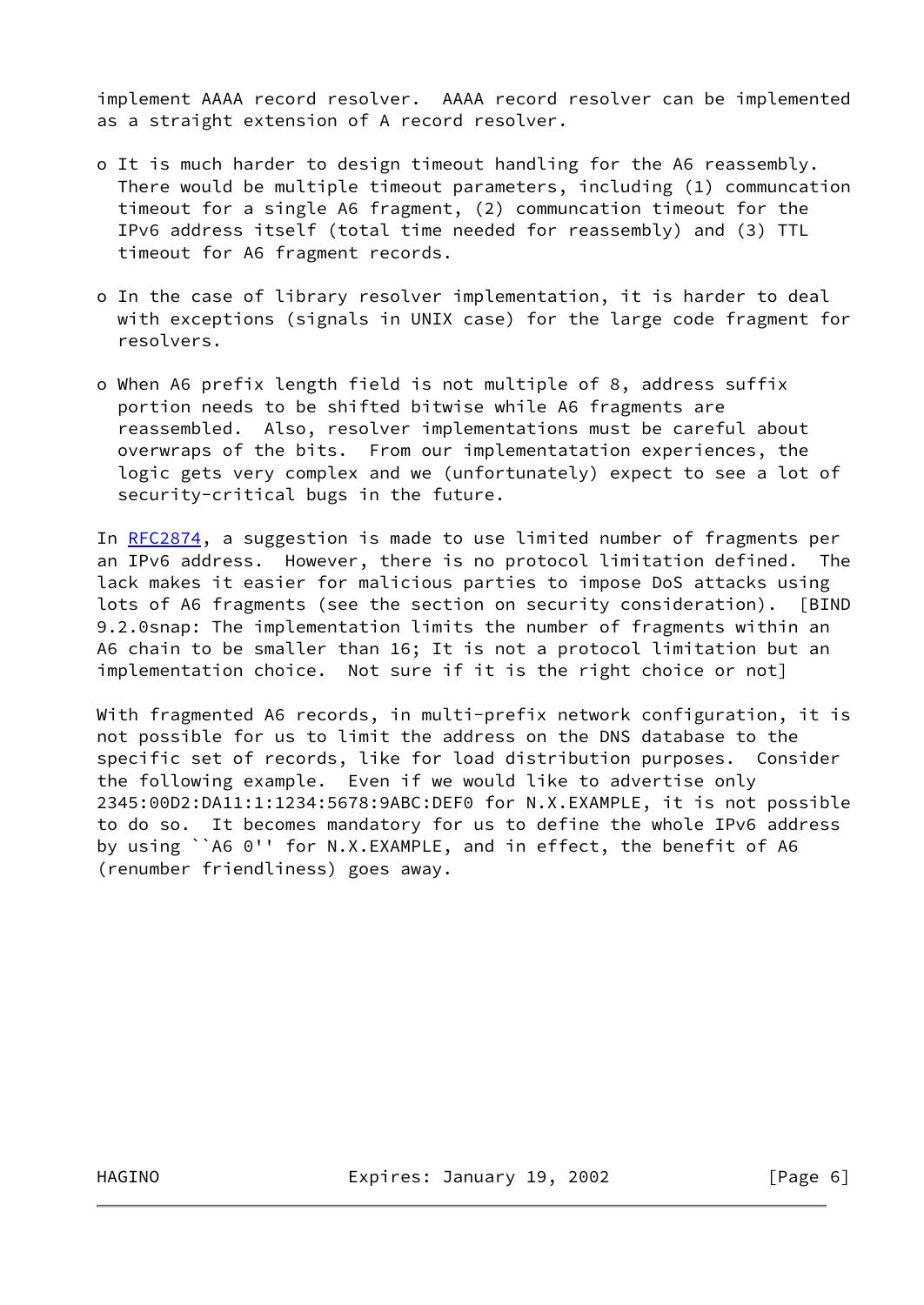; with the following record we would advertise both records \$ORIGIN X.EXAMPLE. N A6 64 ::1234:5678:9ABC:DEF0 SUBNET-1.IP6 M A6 64 ::2345:2345:2345:2345 SUBNET-1.IP6 SUBNET-1.IP6 A6 0 2345:00C1:CA11:1:: A6 0 2345:00D2:DA11:1:: ; we need to do the following, jeopardizing renumbering ; friendliness for N.X.EXAMPLE \$ORIGIN X.EXAMPLE. N A6 0 2345:00C1:CA11:1:1234:5678:9ABC:DEF0 M A6 64 ::2345:2345:2345:2345 SUBNET-1.IP6 SUBNET-1.IP6 A6 0 2345:00C1:CA11:1:: A6 0 2345:00D2:DA11:1::

A6 resource record type and A6 fragment/reassembly were introduced to help administrators on network renumber. When network gets renumbered, the administrator needs to update A6 fragment for the higher address bits (prefixes) only. Again, we will discuss the issues with renumbering in a dedicated section.

## <span id="page-7-0"></span>[3.3](#page-7-0). Non-fragmented A6 records

There are proposals to use non-fragmented A6 records in most of the places, like ``A6 0 <128bit>'', so that we would be able to switch to fragmented A6 records when we find a need for A6.

>From the packet format point of view, the approach has no benefit against AAAA. Rather, there is a one-byte overhead to every (unfragmented) A6 record compared to a AAAA record.

If the nameserver/resolver programs hardcode A6 processing to handle no fragments, there will be no future possibility for us to introduce fragmented A6 records. When there is no need for A6 reassembly, there will be no code deployment, and even if the reassembly code gets deployed they will not be tested enough. The author believes that the ``prepare for the future, use non-fragmented A6'' argument is not worthwhile.

In the event of renumbering, non-fragmented A6 record has the same property as AAAA (the whole zone file has to be updated).

<span id="page-7-1"></span>[3.4](#page-7-1). AAAA synthesis (A6 and AAAA hybrid approach)

At this moment, end hosts support AAAA records only. Some people would like to see A6 deployment in DNS databases even with the lack of end hosts support. To workaround the deployment issues of A6, the following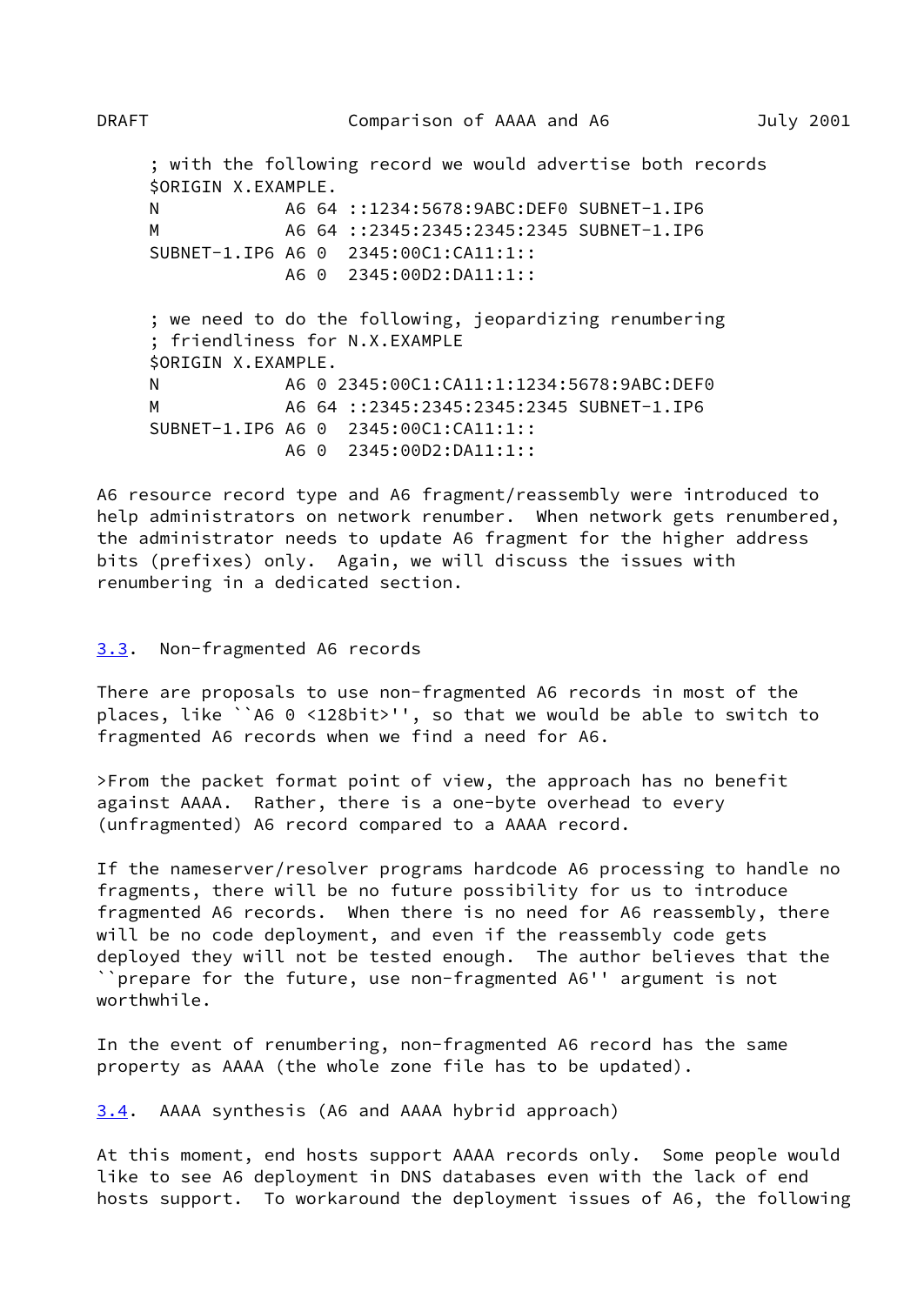approach is proposed in IETF50 dnsext working group slot. It is called ``AAAA synthesis'' [Austein, 2001] :

| HAGINO | Expires: January 19, 2002 |  |  |  | [Page 7] |  |  |
|--------|---------------------------|--|--|--|----------|--|--|
|--------|---------------------------|--|--|--|----------|--|--|

DRAFT Comparison of AAAA and A6 July 2001

- o Deploy A6 DNS records worldwide. The proposal was not specific about whether we would deploy fragmented A6 records, or non-fragmented A6 records (``A6 0'').
- o When a host queries AAAA record to a DNS server, the DNS server queries A6 fragments, reassemble it, and respond with a AAAA record.

The approach needs to be diagnosed/specified in far more detail. For example, the following questions need to be answered:

- o What is the DNS error code against AAAA querier, if the A6 reassembly fails?
- o What TTL should the synthesized AAAA record have? [BIND 9.2.0snap uses TTL=0]
- o Which nameserver should synthesize the AAAA record, in the DNS recursize query chain? Is the synthesis mandatory for every DNS server implementation?
- o What should we do if the A6 reassembly takes too much time?
- o What should we do about DNSSEC signatures?
- o What if the resolver wants no synthesis? Do we want to have a flag bit in DNS packet, to enable/disable AAAA synthesis?
- o Relationships between A6 TTL, AAAA TTL, A6 query timeouts, AAAA query timeouts, and other timeout parameters?

The approach seems to be vulnerable against DoS attacks, because the nameserver reassembles A6 fragments on behalf of the AAAA querier. See security consideration section for more details.

<span id="page-8-0"></span>[3.5](#page-8-0). Issues in keeping both AAAA and A6

If we are to keep both AAAA and A6 records onto the worldwide DNS database, it would impose more query delays to the client resolvers. Suppose we have a dual-stack host implementation. If they need to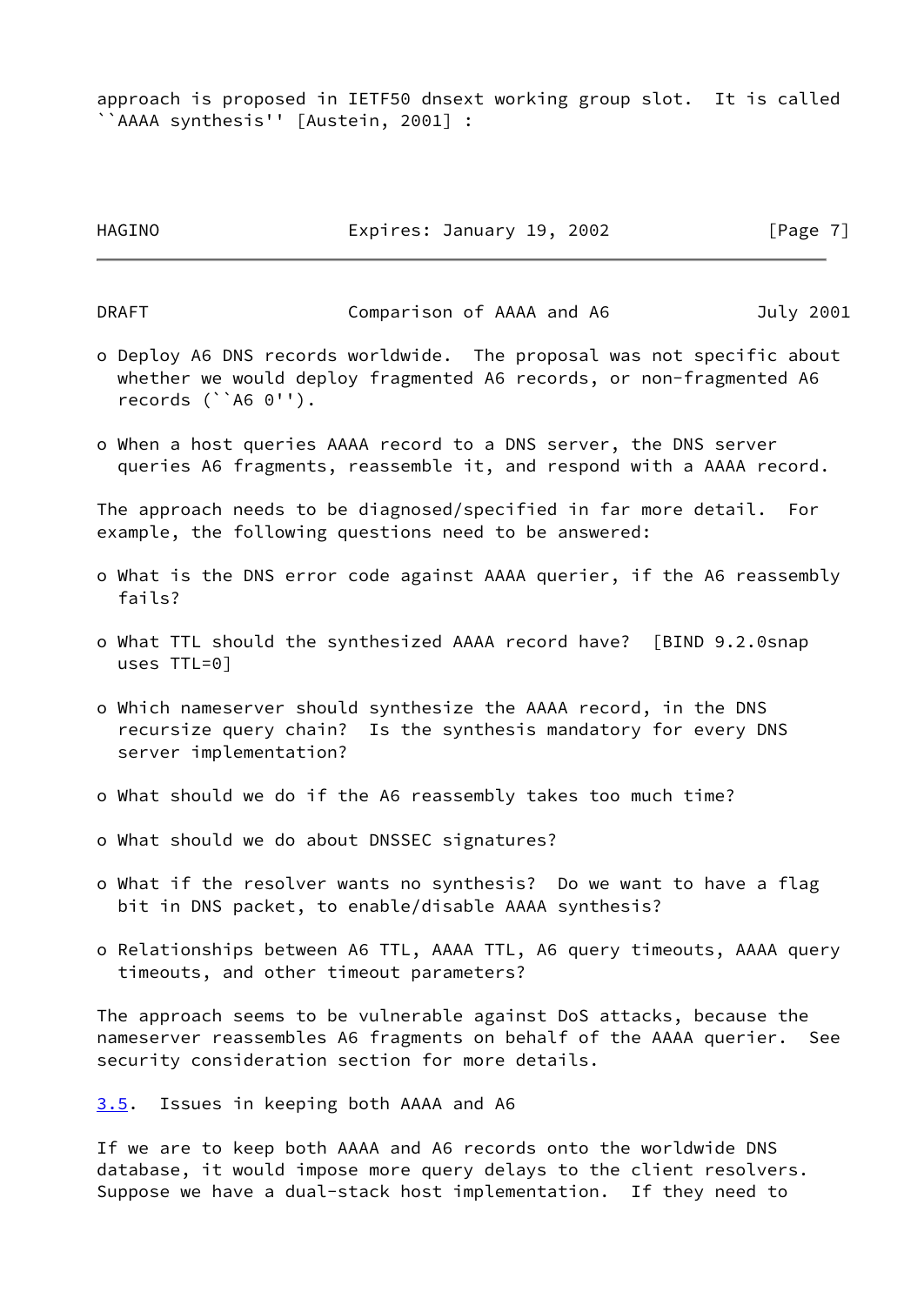resolve a name into addresses, the node would need to query in the following order (in the order which [RFC2874](https://datatracker.ietf.org/doc/pdf/rfc2874) suggests): o Query A6 records, and get full IPv6 addresses by chasing and reassembling A6 fragment chain. o Query AAAA records. o Query A records. o Sort the result based on destination address ordering rule. An example of the ordering rule is presented as a draft [Draves, 2001] . HAGINO Expires: January 19, 2002 [Page 8]

| <b>DRAFT</b> | Comparison of AAAA and A6 | July 2001 |
|--------------|---------------------------|-----------|
|--------------|---------------------------|-----------|

o Contact the destination addresses in sequence.

The ordering imposes additional delays to the resolvers. The above ordering would be necessary for all approaches that use A6, as there are existing AAAA records in the world.

<span id="page-9-0"></span>[4](#page-9-0). Network renumbering

Some says that there will be more frequent renumbers in IPv6 network operation, and A6 is necessary to reduce the zone modification cost as well as zone signing costs on renumber operation.

It is not clear if we really want to renumber that frequently. With IPv6, it should be easier for ISPs to assign addresses statically to the downstream customers, rather than dynamically like we do in IPv4 dialup connectivity today. If ISPs do assign static IPv6 address block to the customers, there is no need to renumber customer network that frequently (unless the customer decides to switch the upstream ISPs that often). NOTE: Roaming dialup users, like those who carry laptop computers worldwide, seems to have a different issue from stationary dialup users. See [Hagino, 2000] for more discussions.

It is questionable if it is possible to renumber IPv6 networks more frequently than with IPv4. Router renumbering protocol [Crawford, 2000] , IPv6 host autoconfiguration and IPv6 address lifetime [Thomson, 1998] can help us renumber the IPv6 network, however, network renumbering itself is not an easy task. If you would like to maintain reachability from the outside world, a site administrator needs to carefully coordinate site renumber. The minimal interval between renumber is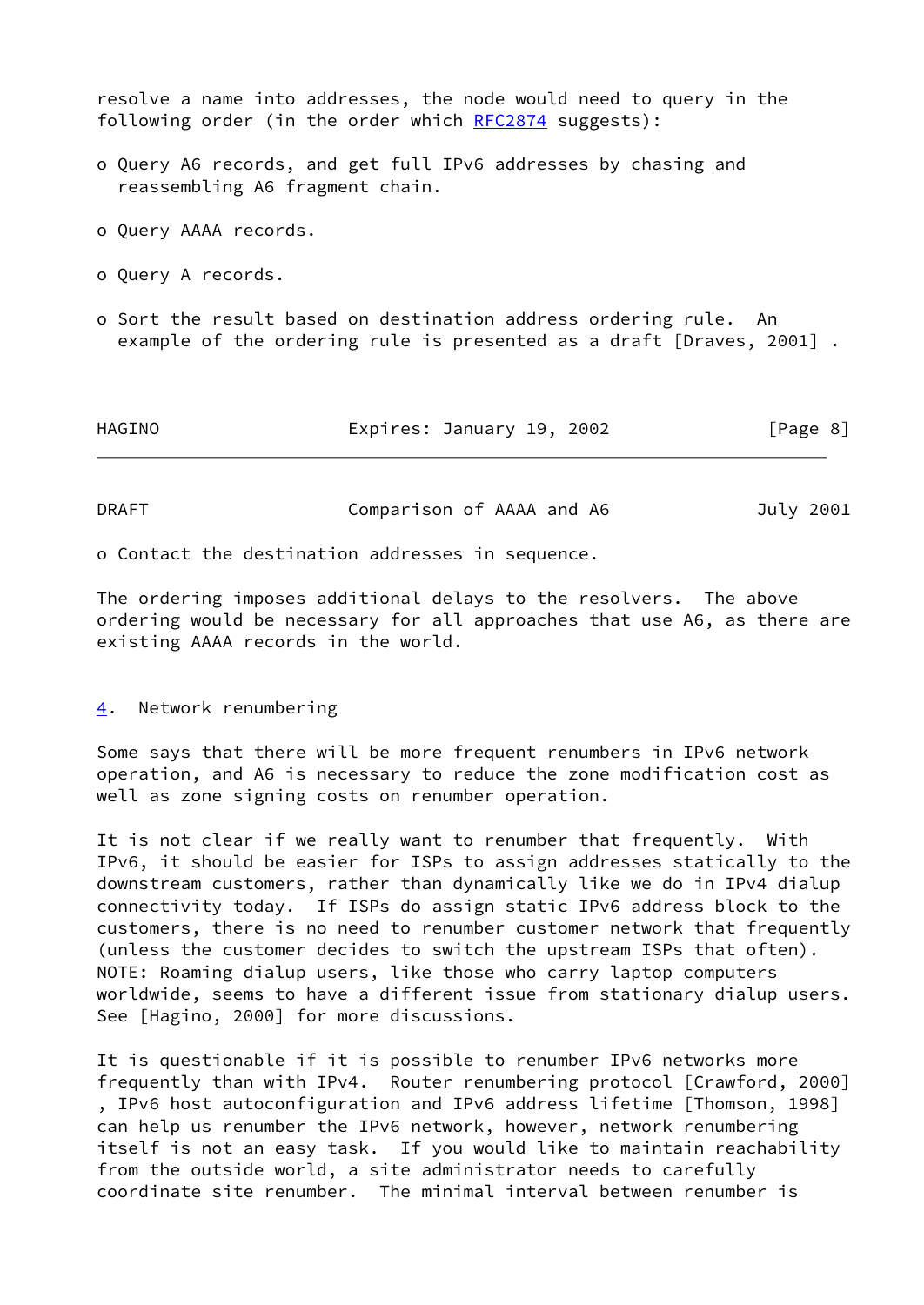restricted by DNS record timeouts, as DNS records will be cached around the world. If the TTL of DNS records are X, the interval between renumber must be longer than  $2 \times X$ . If we consider clients/servers that tries to validate addresses using reverse lookups, we also need to care about the relationship between IPv6 address lifetime [Thomson, 1998] and the interval between renumber. At IETF50 ipngwg session, there was a presentation by JINMEI Tatsuya regarding to site renumbering experiment. It is recommend to read through the IETF49 minutes and slides. [XXX Fred Baker had a draft on this - where?] For the network renumbering to be successful, no configuration files should have hardcoded (numeric) IP addresses. It is a very hard requirement to meet. We fail to satisfy this in many of the network renumbering events, and the failure causes a lot of troubles.

At this moment there is no mechanism defined for ISPs to renumber downstream customers at will. Even though it may sound interesting for ISPs, it would cause a lot of (social and political) issues in doing so, so the author would say it is rather unrealistic to pursue this route. The only possible candidate, router renumbering protocol [Crawford, 2000] does not really fit into the situation. The protocol is defined using IPsec authentication over site-local multicast packets. It would be cumbersome to run router renumbering protocol across multiple

HAGINO Expires: January 19, 2002 [Page 9]

DRAFT Comparison of AAAA and A6 July 2001

administrative domains, as (1) customers will not want to share IPsec authentication key for routers with the upstream ISP, and (2) customer network will be administered as a separate site from the upstream ISP (Even though router renumbering protocol could be used with unicast addresess, it is not realistic to assume that we can maintain the list of IPv6 addresses for all the routers in both customers' and ISPs' networks).

A6 was designed to help administators update zone files during network renumbering events. Even with AAAA, zone file modification itself is easy; you can just query-replace the addresses in the zone files. The difficulty of network renumber comes from elsewhere.

With AAAA, we need to sign the whole zone again with DNSSEC keys, after renumbering the network. With A6, we need to sign upper bits only with DNSSEC keys. Therefore, A6 will impose less zone signing cost on the event of network renumbering. As seen above, it is questionable if we renumber network that often, so it is questionable if A6 brings us an overall benefit. Note, however, even if we use A6 to facilitate more frequent renumbering and lower signing cost, all glue records has to be installed as non-fragmented A6 records (``A6 0''), and required to be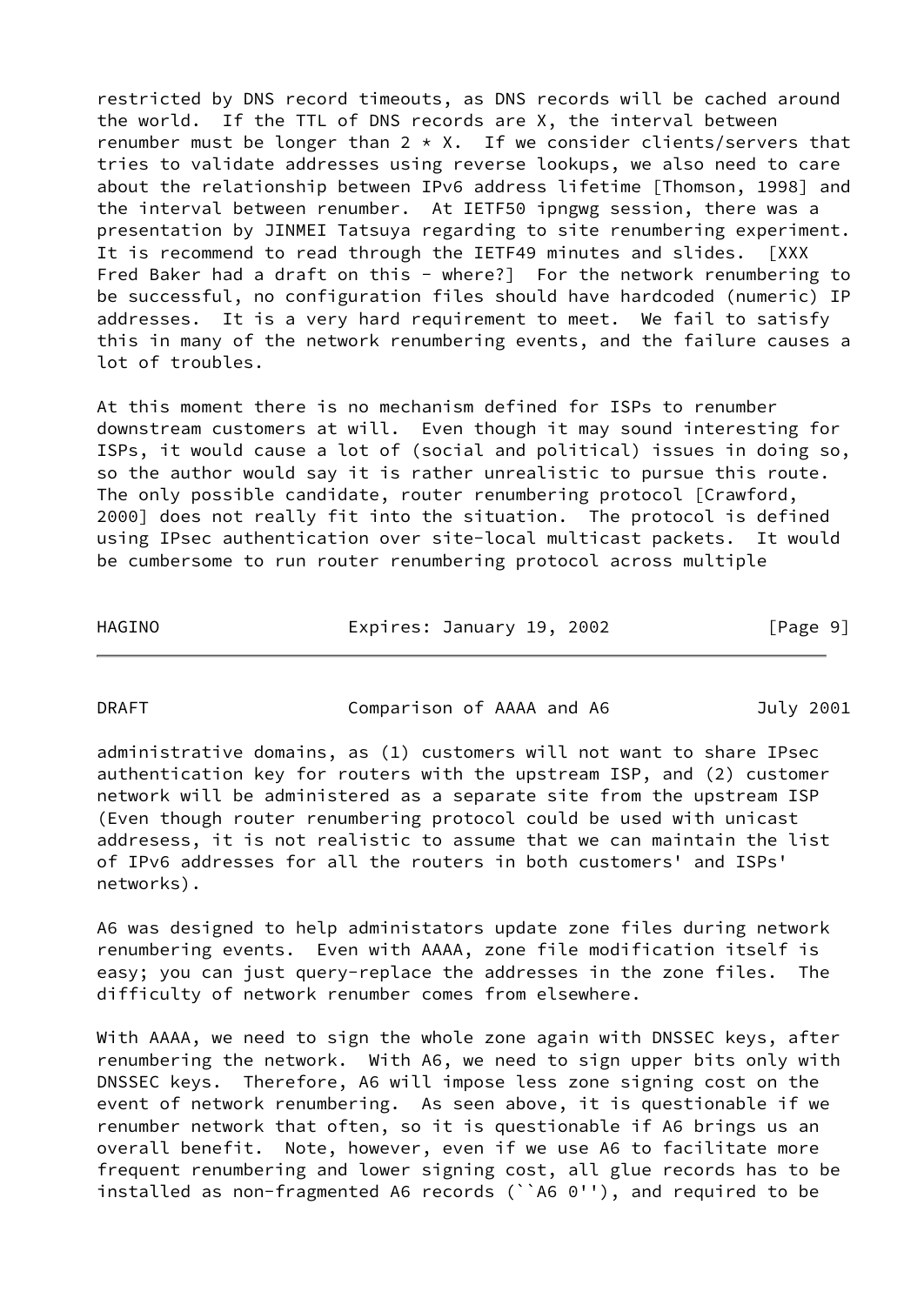signed again on renumbering events.

<span id="page-11-0"></span>[5](#page-11-0). Security consideration

There are a couple of security worries mentioned in the above. To give a brief summary:

- o There will be a higher delay imposed by query/reply roundtrips for fragmented A6 records. This could affect every services that relies upon DNS records.
- o There is no upper limit defined for the number of A6 fragments for defining an IPv6 address. Malicious parties may try to put a very complex A6 chains and confuse nameservers worldwide.
- o A6 resolver/nameserver is much harder to implement correctly than AAAA resolver/nameserver. A6 fragment reassembly code needs to take care of bitwise data reassembly, bitwise overwrap checks, and others. From our implementatation experiences, we expect to see a lot of security issue bugs in the future.
- o Interaction between DNS record TTL and the DNS query delays leads to non-trivial timeout problem.

We would like to go into more details for some of these.

<span id="page-11-1"></span>[5.1](#page-11-1). DoS attacks against AAAA synthesis

When a DNS server is configured for AAAA synthesis, malicious parties can impose DoS attacks using the interaction between DNS TTL and query

| HAGINO | Expires: January 19, 2002 |  |  |  | [Page 10] |  |
|--------|---------------------------|--|--|--|-----------|--|
|--------|---------------------------|--|--|--|-----------|--|

DRAFT Comparison of AAAA and A6 July 2001

delays. The attack can chew CPU time and/or memory, as well as some network bandwidth on a victim nameserver, by the following steps:

- o A bad guy configures a record with very complex A6 chain, onto some nameservers. (the bad guy has to have controls over the servers). The nameservers can be located anywhere in the world. The A6 chain should have a very low TTL (like 1 or 0 seconds). The attack works better if we have higher delays between the victim nameservers and the nameservers that serve A6 fragments.
- o The bad guy queries the record using AAAA request, to the victim nameserver.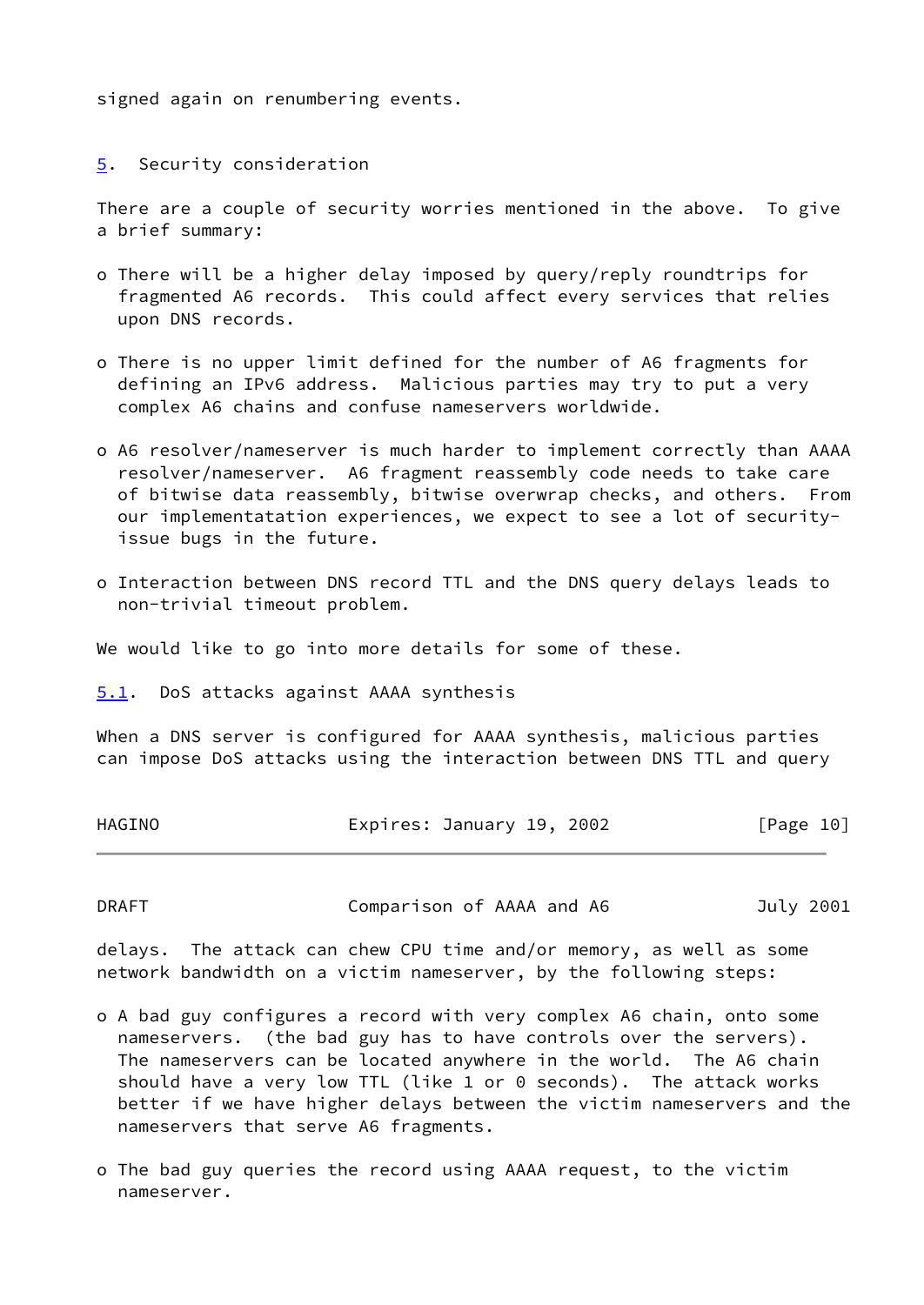o The victim nameserver will try to reassemble A6 fragments. During the reassembly process, the victim nameserver puts A6 fragments into the local cache. The cached records will expire during the reassembly process. The nameserver will need to query a lot of A6 fragments (more traffic). The server can go into an infinite loop, if it tries to query the expired A6 fragments again.

Note, however, this problem could be considered as a problem in recursize resolvers in general (like CNAME and NS chasing); A6 and AAAA synthesis makes the problem more apparent, and more complex to diagnose.

To remedy this problem, we have a couple of solutions:

- (1) Deprecate A6 and deploy AAAA worldwide. If we do not have A6, the problem goes away.
- (2) Even if we use A6, do not configure nameservers for AAAA synthesis. Deployment issues with existing IPv6 hosts get much harder.
- (3) Impose a protocol limitation to the number of A6 fragments.
- (4) Do not query the expired records in A6 chain again. In other words, implement resolvers that ignore TTL on DNS records. Not sure if it is the right thing to do.

## <span id="page-12-0"></span>[6](#page-12-0). Conclusion

NOTE: the section expresses the impressions of the author.

A6/AAAA discussion has been an obstacle for IPv6 deployment, as the deployment of IPv6 NS recodrs have been deferred because of the discussion. The author do not see benefit in keeping both AAAA and A6 records, as it imposes more query delays to the clients. So the author believes that we need to pick one of them.

Given the unlikeliness of frequent network renumbering, the author believes that the A6's benefit in lower zone signing cost is not significant. The benefit of A6 (in zone signing cost) is much less than

| HAGINO | Expires: January 19, 2002 | [Page 11] |
|--------|---------------------------|-----------|
|--------|---------------------------|-----------|

DRAFT Comparison of AAAA and A6 July 2001

the expected complication that will be imposed by A6 operations.

>From the above discussions, the author suggests to keep AAAA and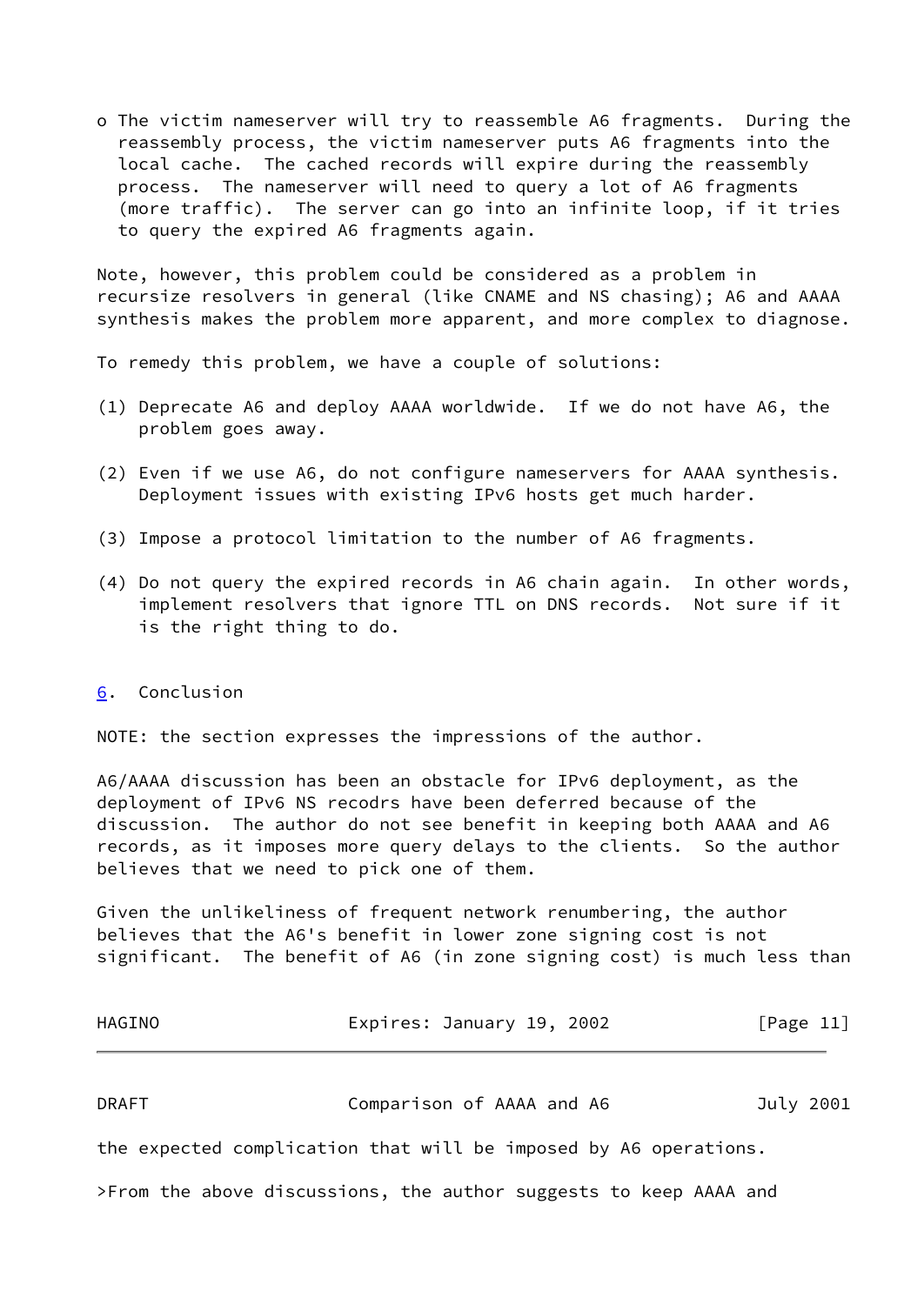deprecate A6 (move A6 document to historic state). The author believes that A6 can cause a lot of problem than the benefits it may have. A6 will make IPv6 DNS operation more complicated and vulnerable to attacks. AAAA is proven to work right in our IPv6 network operation since 1996. AAAA has been working just fine in existing IPv6 networks, and the author believes that it will in the coming days.

References

<span id="page-13-2"></span><span id="page-13-1"></span><span id="page-13-0"></span>Thomson, 1995. [S](#page-13-0). Thomson and C. Huitema, "DNS Extensions to support IP version 6" in [RFC1886](https://datatracker.ietf.org/doc/pdf/rfc1886) (December 1995).<ftp://ftp.isi.edu/in-notes/rfc1886.txt>. Crawford, 2000. [M](#page-13-1). Crawford, C. Huitema, and S. Thomson, "DNS Extensions to Support IPv6 Address Aggregation and Renumbering" in [RFC2874](https://datatracker.ietf.org/doc/pdf/rfc2874) (July 2000). <ftp://ftp.isi.edu/in-notes/rfc2874.txt>. Austein, 2001. [R](#page-13-2). Austein, "Tradeoffs in DNS support for IPv6" in [draft-ietf-dnsext](https://datatracker.ietf.org/doc/pdf/draft-ietf-dnsext)ipv6-dns-tradeoffs-00.txt (July 2001). work in progress material. Draves, 2001. Richard Draves, "Default Address Selection for IPv6" in [draft-ietf](https://datatracker.ietf.org/doc/pdf/draft-ietf)ipngwg-default-addr-select-04.txt (May 2001). work in progress material. Hagino, 2000. Jun-ichiro Hagino and Kazu Yamamoto, "Requirements for IPv6 dialup PPP operation" in [draft-itojun-ipv6-dialup-requirement-00.txt](https://datatracker.ietf.org/doc/pdf/draft-itojun-ipv6-dialup-requirement-00.txt) (July 2000). work in progress material. Crawford, 2000. Matt Crawford, "Router Renumbering for IPv6" in [RFC2894](https://datatracker.ietf.org/doc/pdf/rfc2894) (August 2000). <ftp://ftp.isi.edu/in-notes/rfc2894.txt>. Thomson, 1998. [S](#page-13-0). Thomson and T. Narten, "IPv6 Stateless Address Autoconfiguration" in

[RFC2462](https://datatracker.ietf.org/doc/pdf/rfc2462) (December 1998).<ftp://ftp.isi.edu/in-notes/rfc2462.txt>.

Change history

none.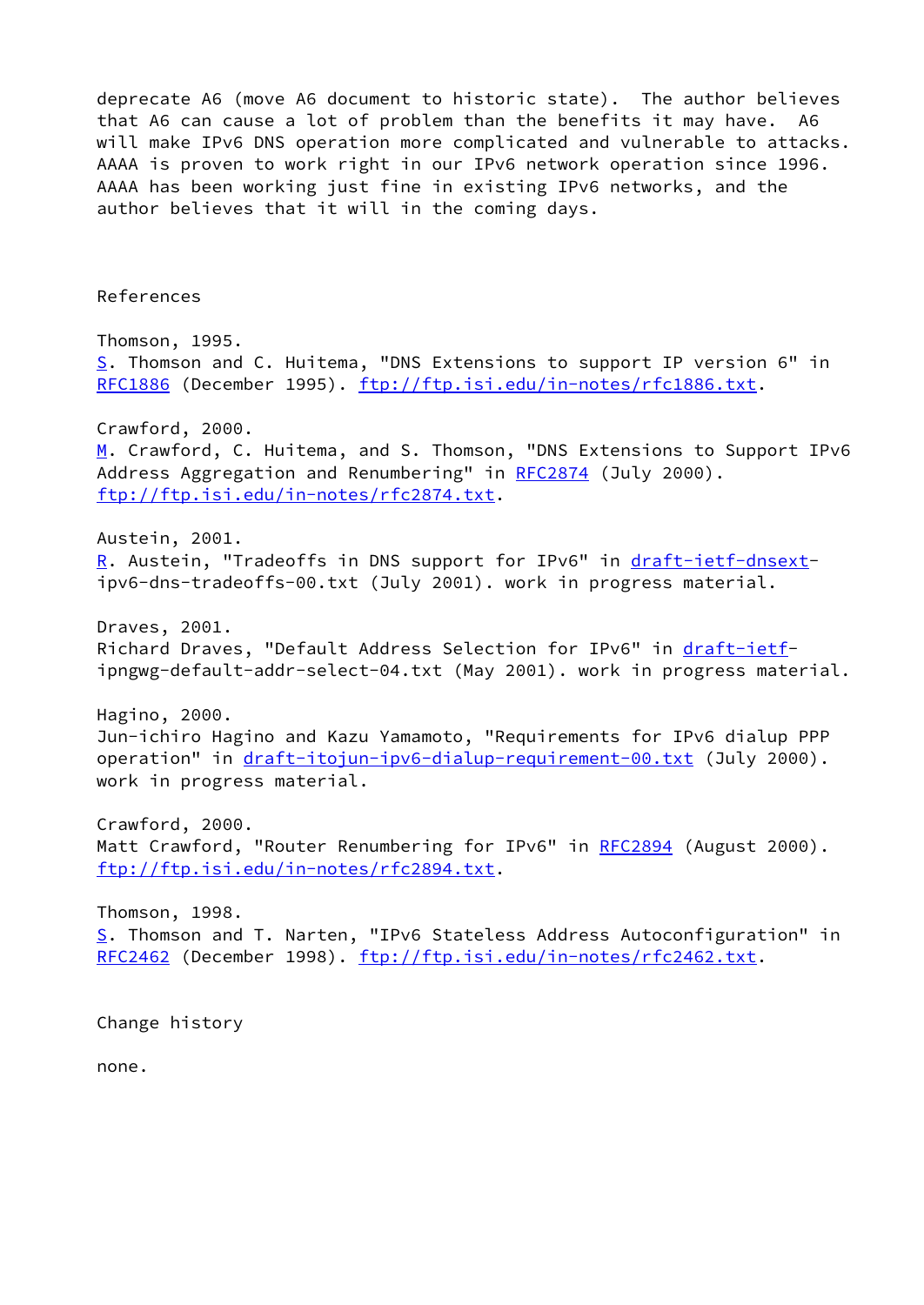DRAFT Comparison of AAAA and A6 July 2001

Acknowledgements

The draft was written based on discussions in IETF IPv6 and dnsext working groups, and help from WIDE research group.

Author's address

 Jun-ichiro itojun HAGINO Research Laboratory, Internet Initiative Japan Inc. Takebashi Yasuda Bldg., 3-13 Kanda Nishiki-cho, Chiyoda-ku,Tokyo 101-0054, JAPAN Tel: +81-3-5259-6350 Fax: +81-3-5259-6351 Email: itojun@iijlab.net